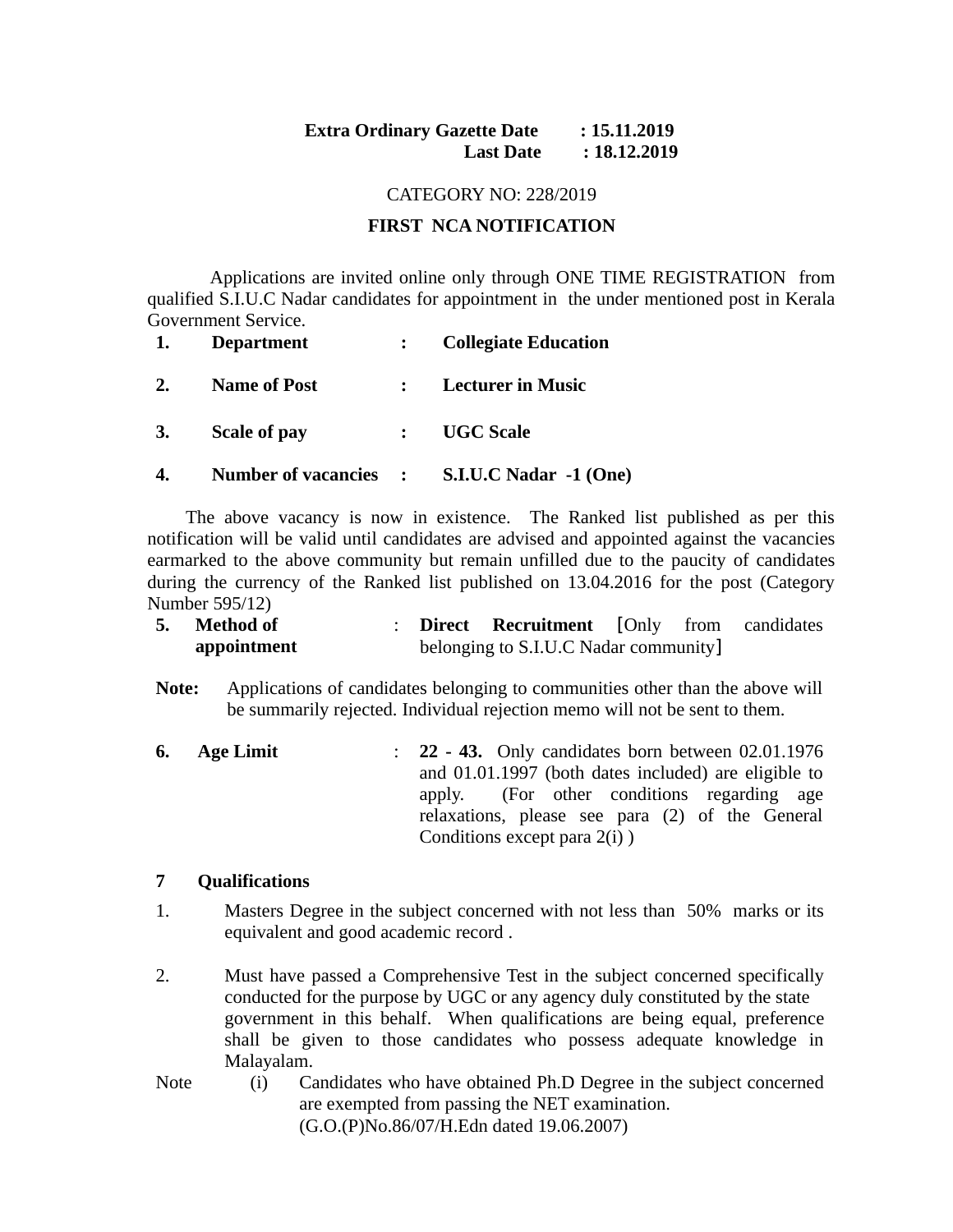- (ii) For recruitment to various posts under these rules, Degrees awarded by the Universities recognized by UGC alone shall be considered.
- (iii) KS & SSR Part II Rule 10 (a) ii is applicable.
- (iv) Candidates who claim equivalent qualification instead of qualification mentioned in the notification shall produce the relevant Government Order to prove the equivalency at the time of verification, then only such qualification shall be treated as equivalent to the prescribed qualification concerned.
- (v) In the case of difference in original caste/ community claimed in the application and that entered in SSLC book, the candidate shall produce a Gazette notification in this regard, along with Non Creamy Layer Certificate/ Community Certificate at the time of certificate verification.

#### **8. Mode of submitting Applications:-**

**a.** Candidates must register as per 'ONE TIME REGISTRATION' with the official Website of Kerala Public Service Commission www.keralapsc.gov.in before applying for the post. Candidates who have registered can apply by logging on to their profile using their User-ID and password. Candidates must click on the 'Apply Now' button of the respective post in the Notification Link to apply for the post. The Photograph uploaded should be taken after 31/12/2010. Name of the candidate and the date of photograph taken should be printed legibly at the bottom portion. The photograph once uploaded meeting all requirements shall be valid for 10 years from the date of uploading. There is no change in other instructions regarding the uploading of photographs. No application fee is required. Candidates shall take a printout of the application by clicking the link Registration Card in their profile. Candidates are responsible for the correctness of the personal information and secrecy of password. Before the final submission of the application on the profile , candidates must ensure correctness of the information in their profile. They must quote the User-ID for further communication with the Commission. Application submitted is provisional and cannot be deleted or altered after submission. The application will be summarily rejected if noncompliance with the notification is found in due course of processing. Documents to prove qualification, age, community etc have to be produced as and when called for.

**b.** If Written/OMR/Online Test is conducted as part of this selection, candidates shall submit a confirmation for writing the examination through their One Time Registration Profile. Such candidates alone can generate and download the Admission Tickets in the last